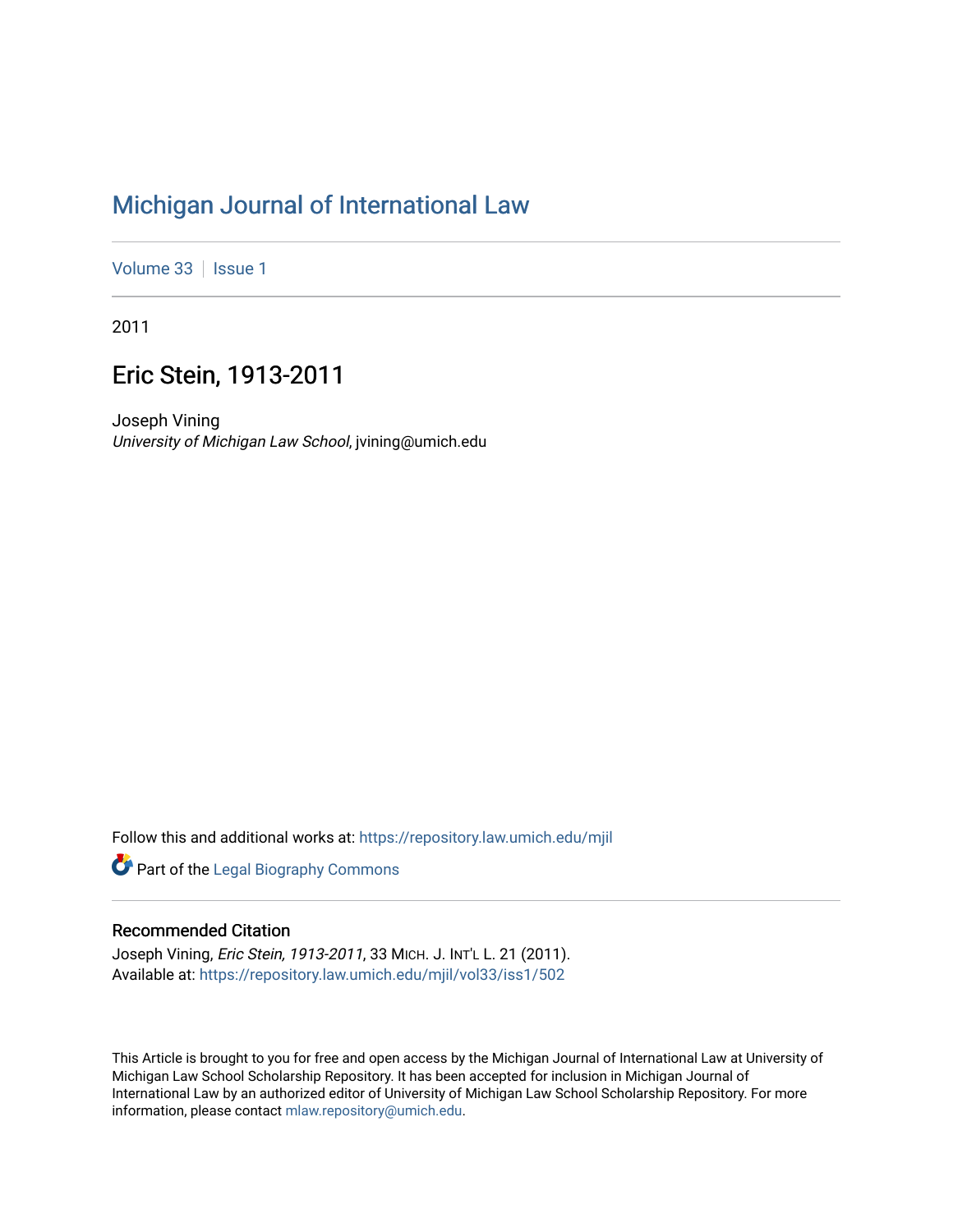### **ERIC STEIN, 1913-2011**

#### *Joseph Vining\**

Eric kept all of us on the faculty from feeling our age. He was interested in us all to the very end. **I** am seventy-three, which **I** find hard to believe every time **I** think of it, but **I** always knew during our forty-two years of friendship and working together that **I** could have been Eric's son. As time has passed, a larger and larger number of the faculty could have been my sons and daughters and Eric's grandsons and granddaughters—certainly you can't be a grandchild without feeling young somewhere inside yourself.

His was a natural and serene end. He had talked to me about his wish that he could believe in Providence and life after our natural death, but he had come to think that only if one had had childhood experience to build on could one enter into an adult faith in any concrete way. That he had not had. Yet he was completely open to others' faith. He devoted himself to the good of others on the largest scale and beyond his span of life. He loved music and was no relativist about it or where music could take you.

And he was a poet. He would send me via campus mail short handwritten poems of his, especially in recent years (and in the back of my mind as I received each one I would think, "Only at Michigan Law School could this happen.") I found I was able to show him some efforts of my own, and we talked about the urge to poetry and its source.

So when during his last weeks in hospice I began to visit him in the evenings, I asked whether he would like me to read him some poetry. He said he would like it very much. To start, we selected poems about music, going back to Dryden with the help of Palgrave's *Golden Treasury,* and then went to poems that were musical, even to Hopkins's strange music. All this took him so far back, he said. I confessed it did me too. Sometimes he compared lines from poems in German, speaking them to what he knew were my uneducated ears.

We returned to Wordsworth time and again. On the last night I read to him, thirty-six hours before he left, it was from the last part of the *Ode on Intimations of Immortality from Recollections of Early Childhood.* We started with

> Then sing, ye Birds, sing, sing a joyous song! And let the young Lambs bound

> > . . . . . . . . . . . . . . . . . .

What though the radiance which was once so bright Be now for ever taken from my sight,

Though nothing can bring back the hour

Harry Burns Hutchins Collegiate Professor Emeritus of Law, University of Michigan Law School.